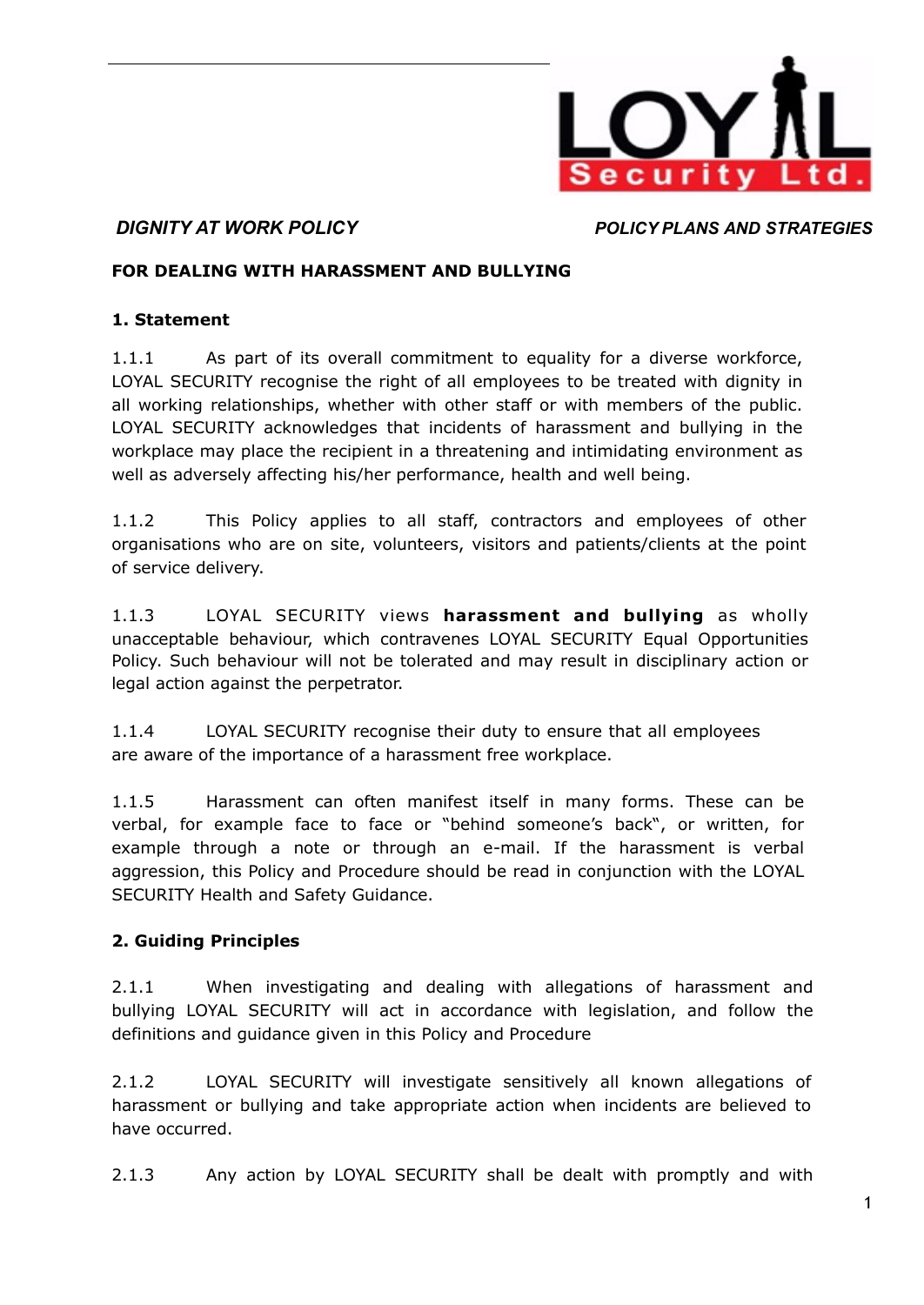

careful consideration of the needs of the individual who has been harassed or bullied, to regain LOYAL SECURITY of the employee. This Policy and Procedure will aim to offer him/her a choice of sources of support and provide for a fair and objective assessment of the situation and a reasonable outcome. The manager who receives the allegation should ensure that the employee who made it receives an initial response within 7 days.

2.1.4 Harassment and bullying are forms of behaviour, which, though unacceptable, may be unintentional and unknown to the alleged harasser/bully at the time. Therefore the dignity of the alleged harasser/bully should be considered at all stages of the procedure. However, where the alleged harasser/bully was unaware of the impact of his/her actions, they may still be held responsible for their conduct. LOYAL SECURITY should consider whether the alleged harasser/ bully acted reasonably under the circumstances.

2.1.5 Victimisation (see 4.4) is also unacceptable behaviour and will be treated under the same procedure.

2.1.6 Throughout the Policy and Procedure, reference is made to "employees". However it should be noted that LOYAL SECURITY have a responsibility to ensure the Policy and Procedures are adhered to by:

- All employees of LOYAL SECURITY, including temporary employees;
- · "Contract" workers whilst involved in work sub-contracted by LOYAL SECURITY and employees of other organisations, e.g. agency workers etc.

## **3. Legal Obligations**

3.1.1 Individuals are protected by law against the harmful conduct of others and should not be subjected to harassment or bullying during the course of employment. The relevant Acts include:

- · Protection from Harassment Act 1997
- · Employment Rights Act 1996
- · Disability Discrimination Act 1995 (amended 2005)
- · Disability Discrimination Act 1995 (Amendment) Regulations 2003
- · Criminal Justice and Public Order Act 1994
- Sex Discrimination Acts 1986 and 1975 (amended 2005)
- Race Relations (Amendment) Act 2000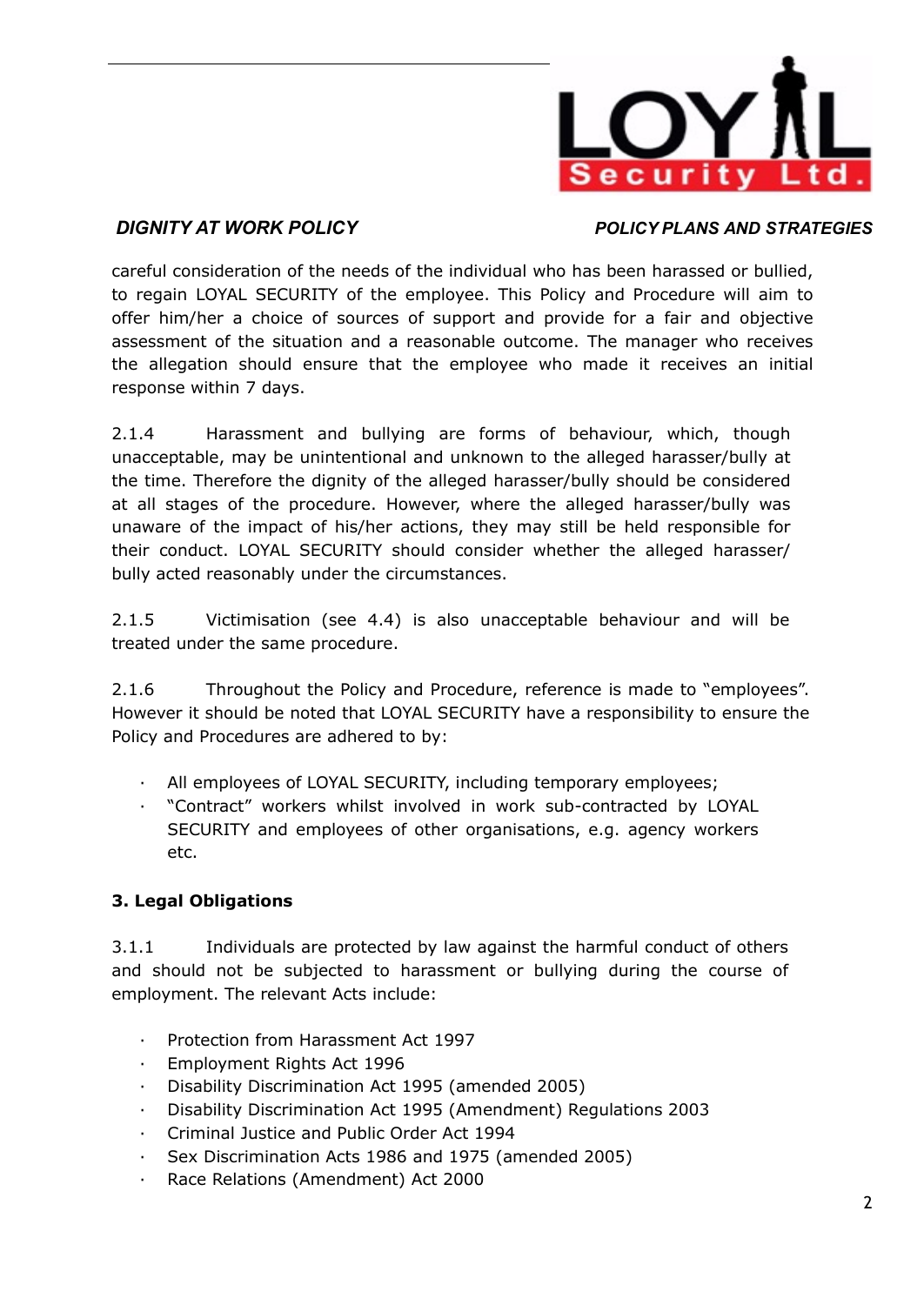

- · Human Rights Act 1998
- · Employment Equality (Sexual Orientation) Regulations 2003
- · Employment Equality (Religion or Belief) Regulations 2003

3.1.2 Additionally LOYAL SECURITY have a responsibility under the Health and Safety at Work Act 1974 and the Workplace Health, Safety and Welfare Regulations 1992 to ensure, as far as is reasonably practicable, the health, safety and welfare at work of all its employees. The duty extends to protecting employees from verbal harassment and physical assault including racial harassment.

3.1.3 Where an individual is alleged to have committed a criminal offence, LOYAL SECURITY recognise their duty to notify the Police if it is considered appropriate to do so. However, responsibility to pursue such claims rests with the victim of the offence.

3.1.4 It is possible that LOYAL SECURITY could be found liable under law for incidents of harassment or bullying behaviour in the workplace. The alleged harasser/bully could also be personably liable either for acts of harassment, discrimination or assault. Managers could be personally liable for failure to deal effectively with complaints relating to these.

3.1.5 Employees who feel they have experienced unlawful or unreasonable treatment during the course of their work are strongly encouraged to follow this procedure and bring the matter to the attention of any of the designated contacts within this policy, before taking further action.

# **4. Definitions**

It is possible that incidents of harassment or bullying may occur without the alleged harasser/bully's intention or awareness. Their behaviour should therefore be assessed with reference to the perception and interpretation of the recipient.

# *5.* **Harassment**

# 5.1 **General**

5.2 Harassment may be defined as:

5.2.1 "Any conduct (one or more acts), based on age, sex, sexual orientation, gender reassignment, disability, race, colour, language, religion, political, trade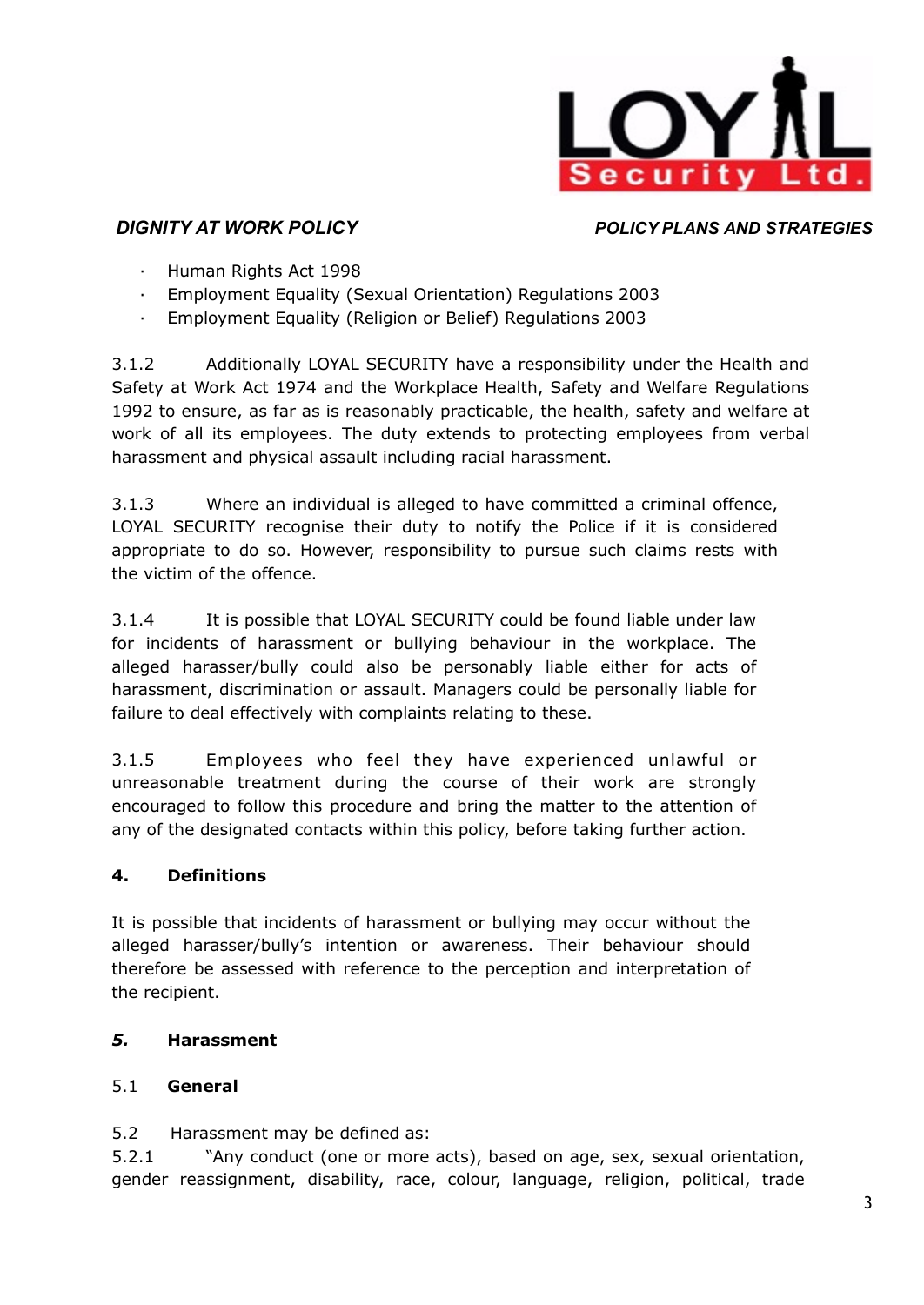

union or other opinion or belief, national or social origin, association with a minority, domestic circumstances, property, birth or other status which is unreciprocated or unwanted and

which affects the dignity of men and women at work."

5.2.2 "**At work**" includes any place where the occasion can be identified with either the requirements of the employer, or with social events linked to the same employment. It includes any place where LOYAL SECURITY services are delivered.

5.2.3 **Harassment** can be deliberate and conscious, or it can be unintentional. Whilst the intention of the perpetrator may provide an explanation for the harassment, it can never be an excuse. It is

the perception and interpretation of the person who feels harassed that must be central to the consideration of any complaint.

5.2.4 **Intentional Harassment** is a criminal offence under the Criminal Justice and Public Order Act and all employees should be aware that whilst LOYAL SECURITY have separate internal procedures, a person(s) who is subject to harassment may choose to raise a complaint with the police.

# 6. **Sexual Harassment**

6.1.1 **Sexual harassment** is the unwanted conduct of a sexual nature or other conduct based on sex affecting the dignity of men and women at work. This can include unwelcome physical, verbal or non-verbal conduct. It can take the following forms: sexist jokes, banter, insults, taunts, gibes, literature, graffiti, shunning people because of their sex, making sexist insinuations, being condescending about dress or the way someone speaks etc.

# 7. **Racial Harassment**

7.1.1 **Racial harassment** can either be blatant discrimination and/or harassment of an individual or it can be more subtle which is equally distressing. As with sexual harassment, it can take the following forms: racist jokes, banter, insults, taunts, gibes, literature, graffiti, shunning people because of their race, colour, nationality or ethnic background, making racist insinuations, being condescending about dress or the way someone speaks etc.

# 8. **Harassment on the Grounds of Religion/Belief and Sexual Orientation**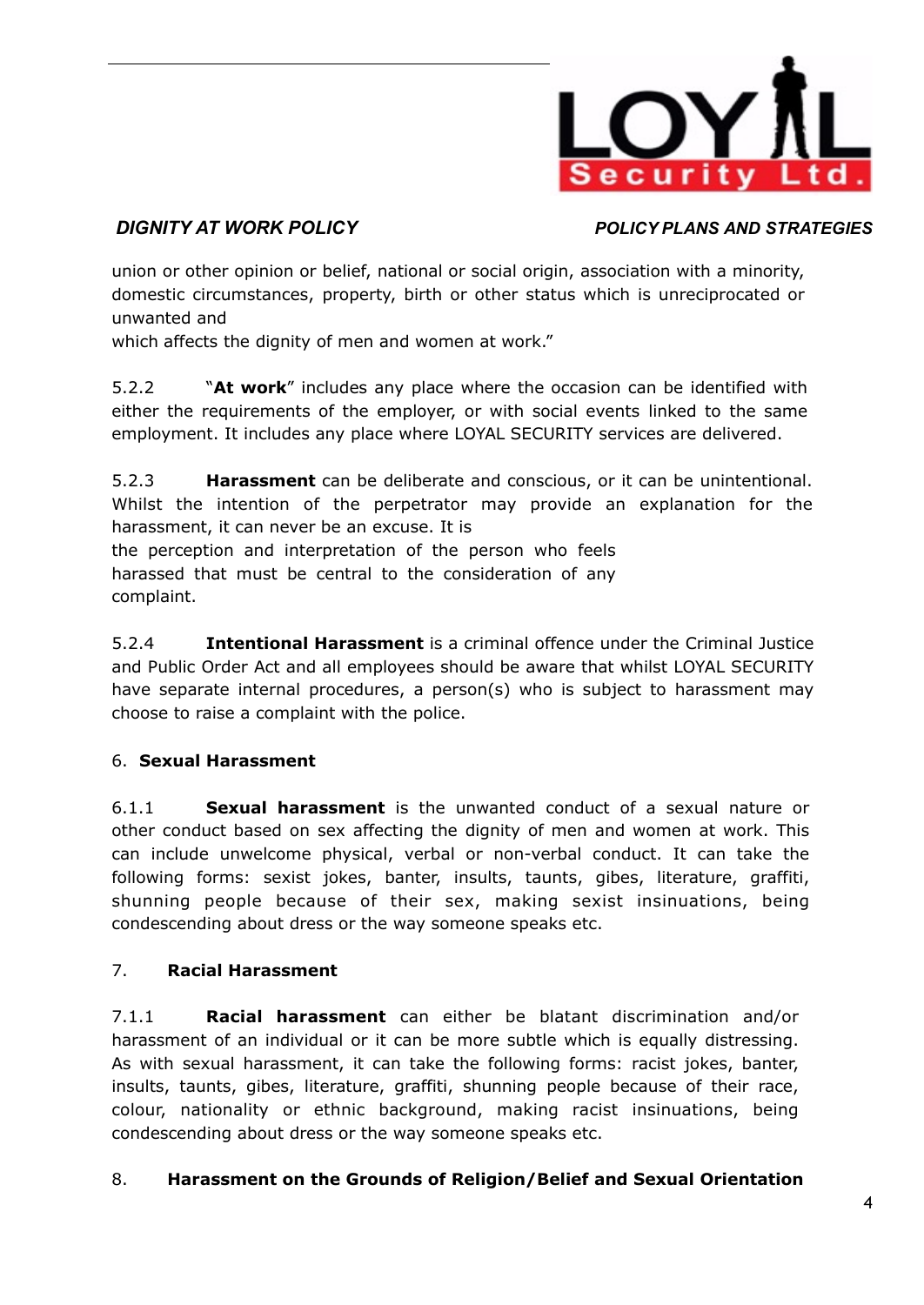

8.1.1 The Employment Equality (Sexual Orientation) and Employment Equality (Religion or Belief) Regulations 2003 defines harassment in the following way: when a person subjects another person to harassment on the grounds of their religion/ belief or sexual orientation, when they engage in unwanted conduct which has the intention or effect of violating the dignity of that person or creating an environment which is intimidating, hostile, degrading, humiliating or offensive.

## **9. Bullying**

9.1.1 Workplace Bullying can be defined as:

·"offensive, intimidating, malicious, insulting or humiliating behaviour, which attempts to undermine an individual or group of employees."

- 9.2 People who are bullied, may find that they are:
	- · Singled out for unfair treatment by a work colleague or superior
	- · Subjected to trivial fault finding
	- Overruled, ignored, sidelined or isolated
	- · Criticised, degraded, ridiculed or patronised
	- · Threatened, blackmailed, shouted at and humiliated in front of others or in private
	- Set unrealistic goals and unachievable deadlines
	- · Denied information or knowledge necessary for undertaking work
	- · Denied employee benefits such as leave
	- Recipients of unpleasant or threatening calls or harassed with intimidating memos, notes or e-mails
	- · Denied trade union representation

## **10. Victimisation**

10.1.1 Victimisation may be defined as less favourable treatment, including harassment or bullying of an individual because he/she has:

- · Made an allegation, either informally or formally or otherwise taken action against an alleged perpetrator of harassing or bullying behaviour **or**
- · Given evidence or information in connection with any LOYAL SECURITY Procedure or other proceedings against an alleged perpetrator of harassing or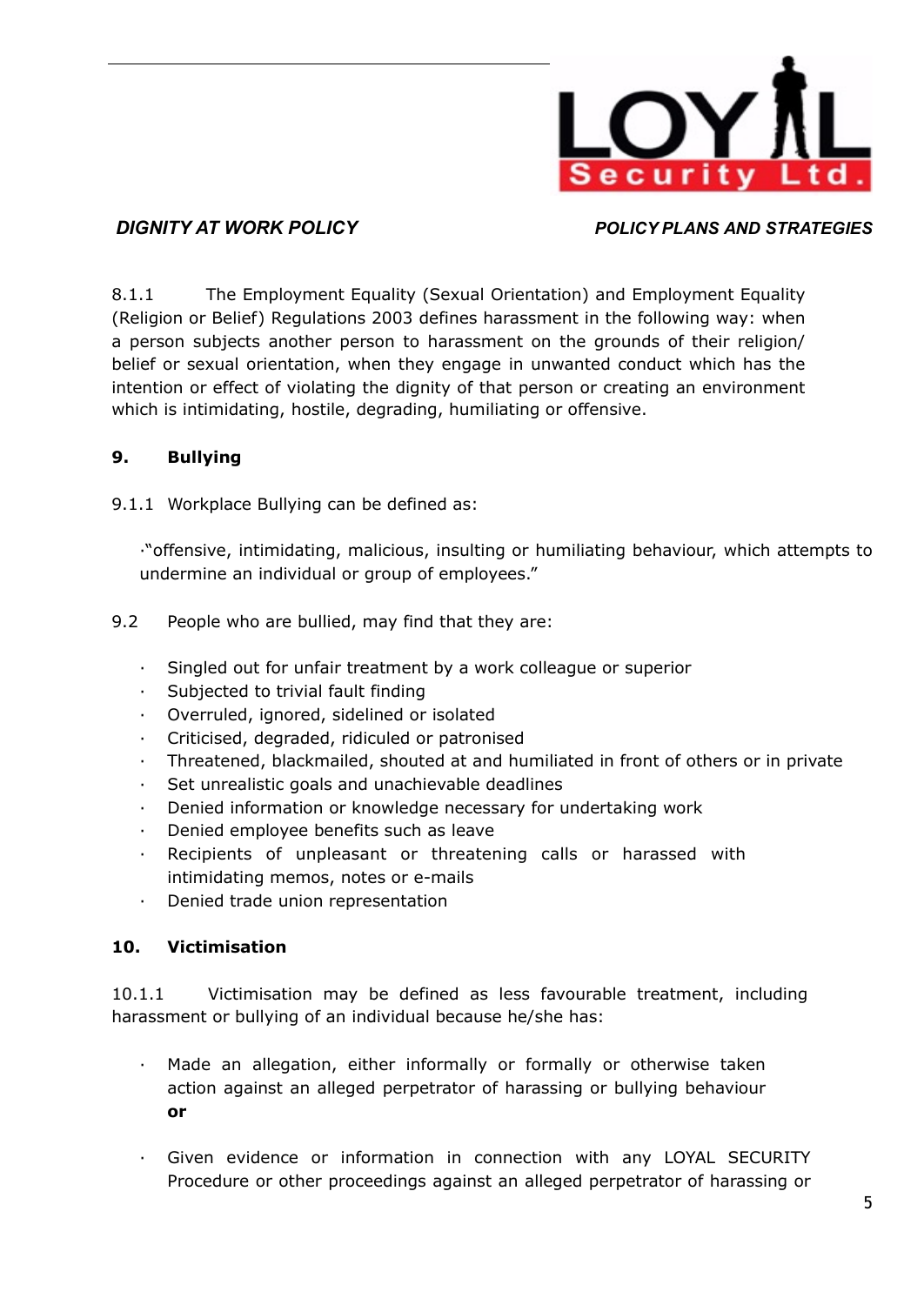

bullying behaviour;

Supported a victim of harassment or bullying.

# **11. Discrimination**

11.1 Discrimination takes place when a person is treated less favourably than others in the same circumstances on the grounds of a particular group/type, as detailed in 4.2.1 above.

# **12. Further examples**

12.1.1 One trivial incident will not constitute bullying or harassment, but a series of such incidents, particularly where an employee has expressed a dislike of such behaviour, or has asked for it to stop, will be considered bullying/harassment.

12.1.2 Harassment, bullying and victimisation can take any form, including physical actions, verbal put downs or electronic transmissions of words or material that cause offence. The following list is not exhaustive, but provides further examples of the type of behaviour that LOYAL SECURITY consider unacceptable:

- · Unlawful violence, eg. physical blows;
- · Unnecessary and unwanted physical contact ranging from touching to serious assault;
- · Indecent or sexual assault;
- Shouting and/or sarcasm;
- · Personal insults and name calling;
- Public humiliation, derogatory or belittling remarks concerning job performance or
- · personal attributes;
- · Constant unfounded criticism of the performance of work tasks;
- · Sexual innuendo;
- Unwelcome advances, attention, invitations or propositions;
- · Unwelcome or lewd references to a person's physical features; figure or dress;
- · Coercion including promises of rewards in exchange for sexual favours;
- · Unwelcome discussion of the effects of a disability on an individual's personal life;
- Oral and written harassment (eg. via offensive letters, telephone or email) through jokes, racist remarks, taunts offensive language, gossip and slander, threats, derogatory name-calling or ridicule for physical or cultural difference, physical impairment, or religious belief;
- Suggestive and unwelcome comments or attitudes, insulting behaviour or obscene or offensive gestures;
- · Intrusion of privacy, eg. by pestering, spying, following and stalking;
- Removing areas of responsibility without good reason;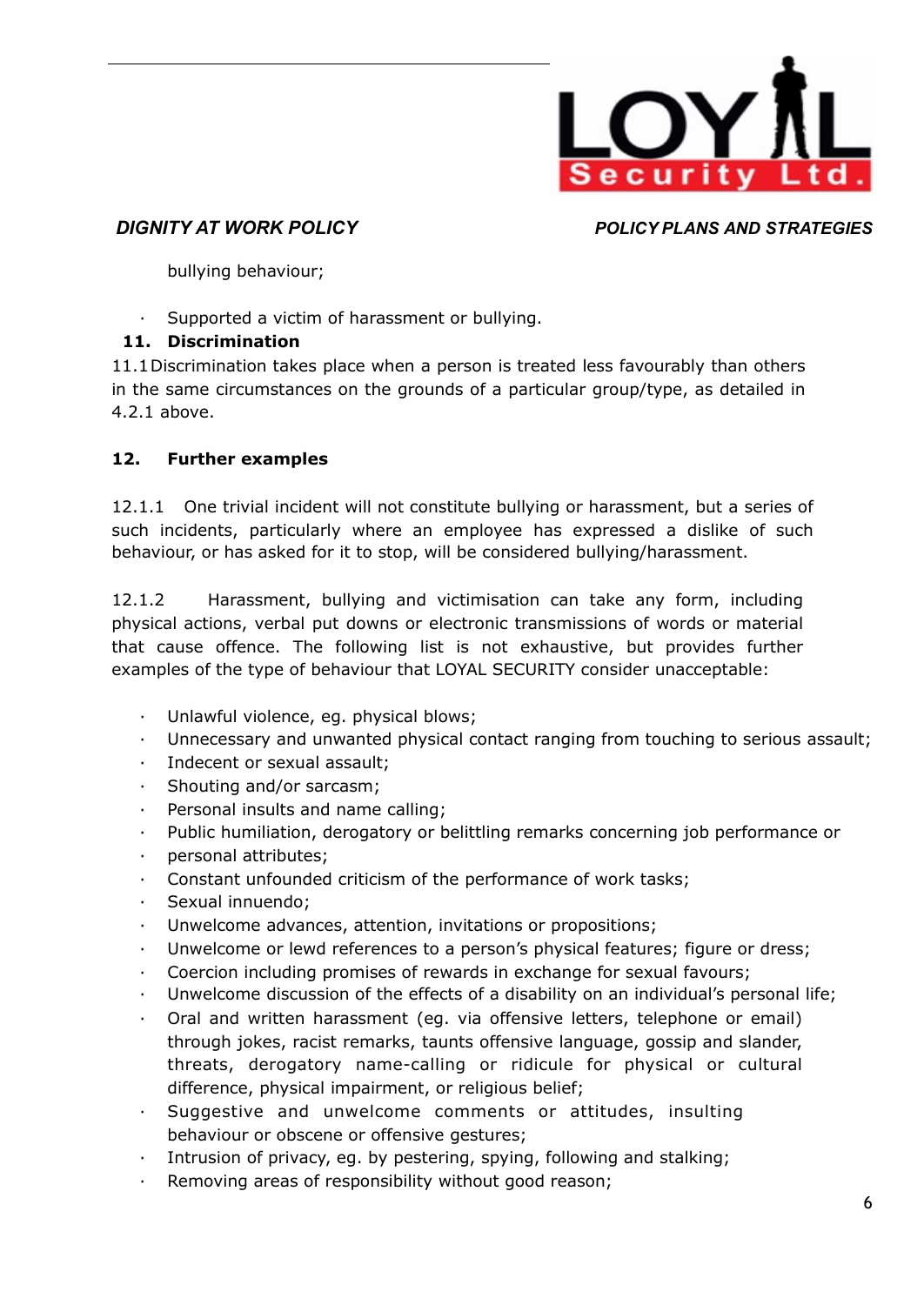

- Punishing with trivial tasks;
- Persistently ignoring or patronising a person;
- · Setting an individual up for failure with impossible workloads and deadlines;
- · Visual displays (hard copies or images on computer monitors) of posters, graffiti, emblems or other offensive material (such as pin-ups or degrading/indecent/ pornographic material, racially offensive material);
- Isolation or non-co-operation at work, exclusion from social activities, staring and leering; and/or Electronic transmission of pornographic, racist, degrading or indecent material.

## **13. Effects**

13.1 It is important to know the effects of harassment and bullying since the conduct itself may well go unnoticed for some time. Many incidents will occur when no witnesses are present and recipients of such behaviour may not wish to inform anyone of the situation. Harassment and bullying may be very subtle and does not always leave visible scars.

13.2 Some of the indicators of potential harassment or bullying in the workplace are:

- · poor or deteriorating morale or self-esteem;
- poor or deteriorating work performance;
- · high labour turnover;
- · high absence levels;
- apparent lack of commitment.

13.1.3 Symptoms of stress may also be an indication that the individual is a recipient of harassing or bullying behaviour.

### **14. Roles and Responsibilities**

### **14.1 Managers**

14.1.1 All LOYAL SECURITY managers have a duty to prevent harassment/bullying taking place. Managers have a responsibility to set the standards of acceptable behaviour expected of staff. They should ensure their own behaviour cannot be construed as personal harassment/bullying by acting with fairness and equity. This includes using their judgement to correct standards of conduct or behaviour, which could be seen as harassment, and to remind staff of these standards. It is a part of a manager's responsibility to act before waiting for a complaint to be registered.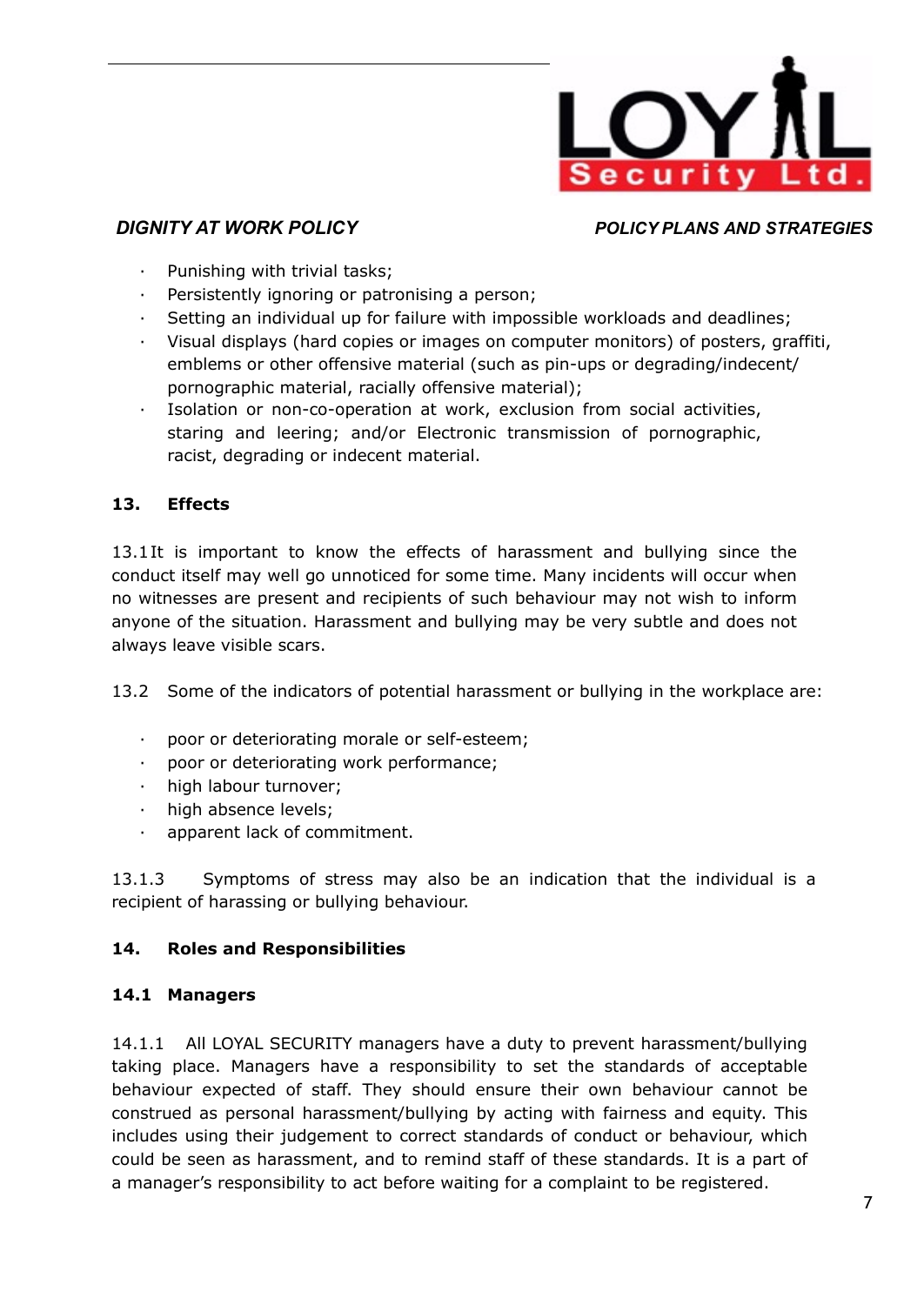

14.1.2 Managers must be sensitive to the situation where an employee may prefer to discuss their concerns with someone of the same gender or ethnicity and be prepared to offer an alternative as appropriate.

14.1.3 Failure to manage harassment and bullying in line with the guidance within this policy, including failure to take note of harassment and bullying, may constitute a disciplinary offence.

# **14.2 Employees**

14.2.1 All employees have an equal responsibility to contribute towards a working atmosphere free from harassment and bullying and to report to their manager any instances of these in the

workplace in line with this policy. Each member of staff carries responsibility for their own behaviour.

14.2.2 Employees should appreciate that behaviour which is acceptable to some is not always acceptable to others and the perceptions and feelings of the recipient must be considered.

14.2.3 Employees have responsibility for having an insight into their own behaviour and how it affects others. Each individual should be expected to take fair and reasonable feedback on how their behaviour is perceived by or affects others. This should be done through mechanisms such as performance Development Reviews and supervision, which would be conducted usually by the line manager.

14.2.4 Whilst LOYAL SECURITY take seriously all cases of harassment, bullying or victimisation, employees are strongly discouraged from making complaints of a frivolous or vexatious nature, or from linking this Policy and Procedure to other matters regarding their employment circumstances which are unrelated to harassment, bullying or victimisation.

# **14.3 Support to Staff**

## 14.3.1 Human Resources Department

14.3.2 Human Resources staff are available to give advice to employees on LOYAL SECURITYs Policy and Procedure. They will give recommendations on the best process for taking a claim forward, whether informal or formal and will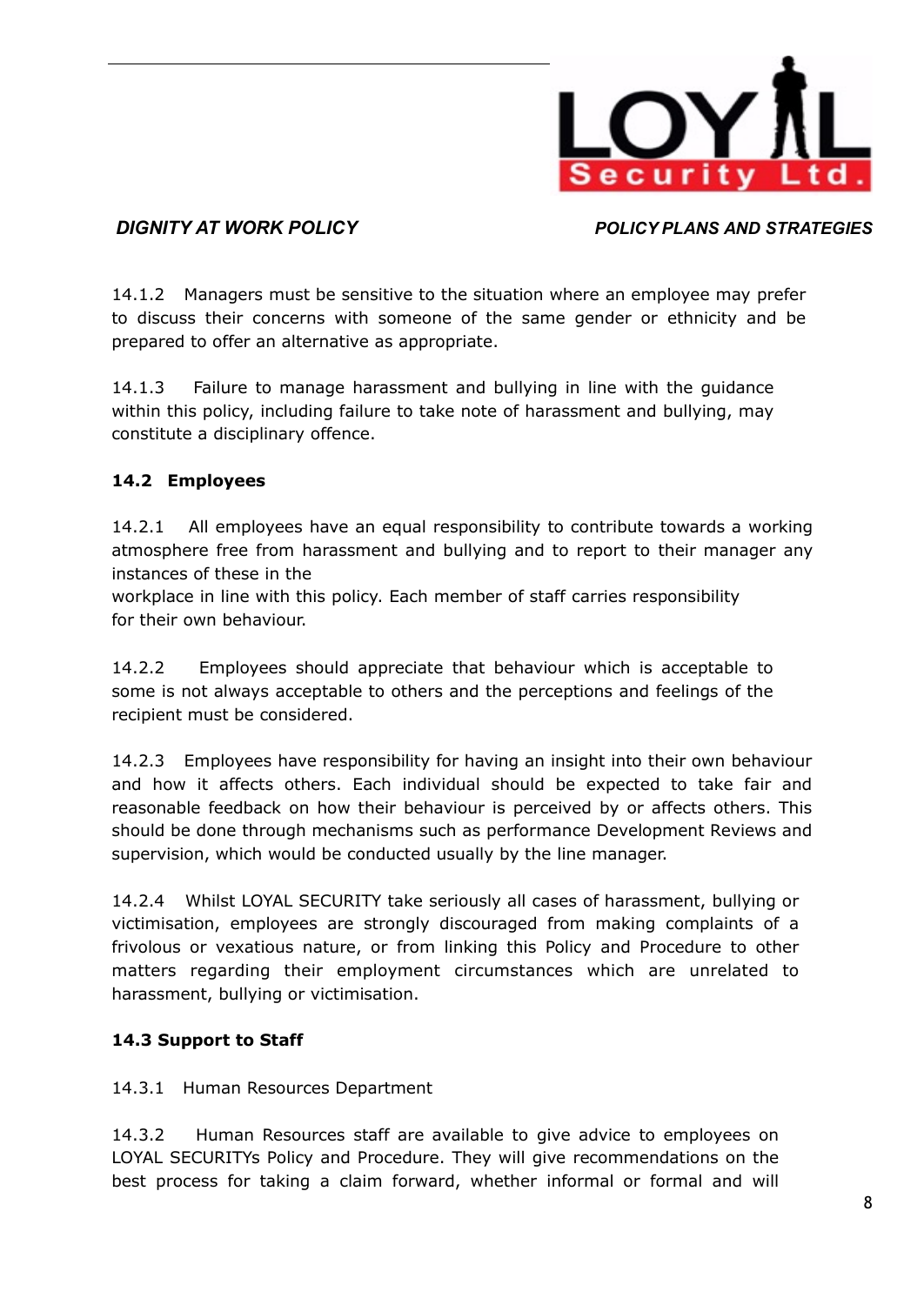

establish other forms of support.

14.3.3 Human Resources staff will seriously and sympathetically consider all reported incidences of harassment and bullying.

14.3.4 Human Resources staff may on occasion consider that the allegations made are so serious as to put at risk the well being of an employee(s) and/or to be a serious breach of LOYAL SECURITYs Policy or Legislation. In such circumstances they should consider referring the matter to the Director of Operations to be taken further. Wherever possible, the agreement of the individual making the complaint will be sought. Support will be offered as appropriate and confidentiality of all individuals concerned will be respected where possible.

14.3.5 Trade Unions & Professional Organisations

· Further support and advice is available from Trade Unions and Professional Organisations.

### 14.3.6 Other Sources of Support

There are also a number of external sources of support. Please see Appendix One for details.

## **15. Training and Awareness**

15.1.1 All employees will be informed of LOYAL SECURITYs Policies and Procedures on Equal Opportunities in employment, including harassment and bullying.

## **16. Working relationships**

16.1.1 When a formal complaint is upheld, it may be appropriate to consider counselling for the person responsible, as he/she may be unaware of, or, insensitive to the impact of his/her actions. Counselling may help to raise awareness of the issues and prevent further incidents.

16.1.2 In addition, where an incident of harassment or bullying has occurred, the impact on the working relationship between the affected employee and the person responsible should be considered. Where necessary, support should be provided to both parties to facilitate a satisfactory reconciliation. The objective of this is to restore a professional working relationship at the earliest possible opportunity in which each party respects the dignity of the other.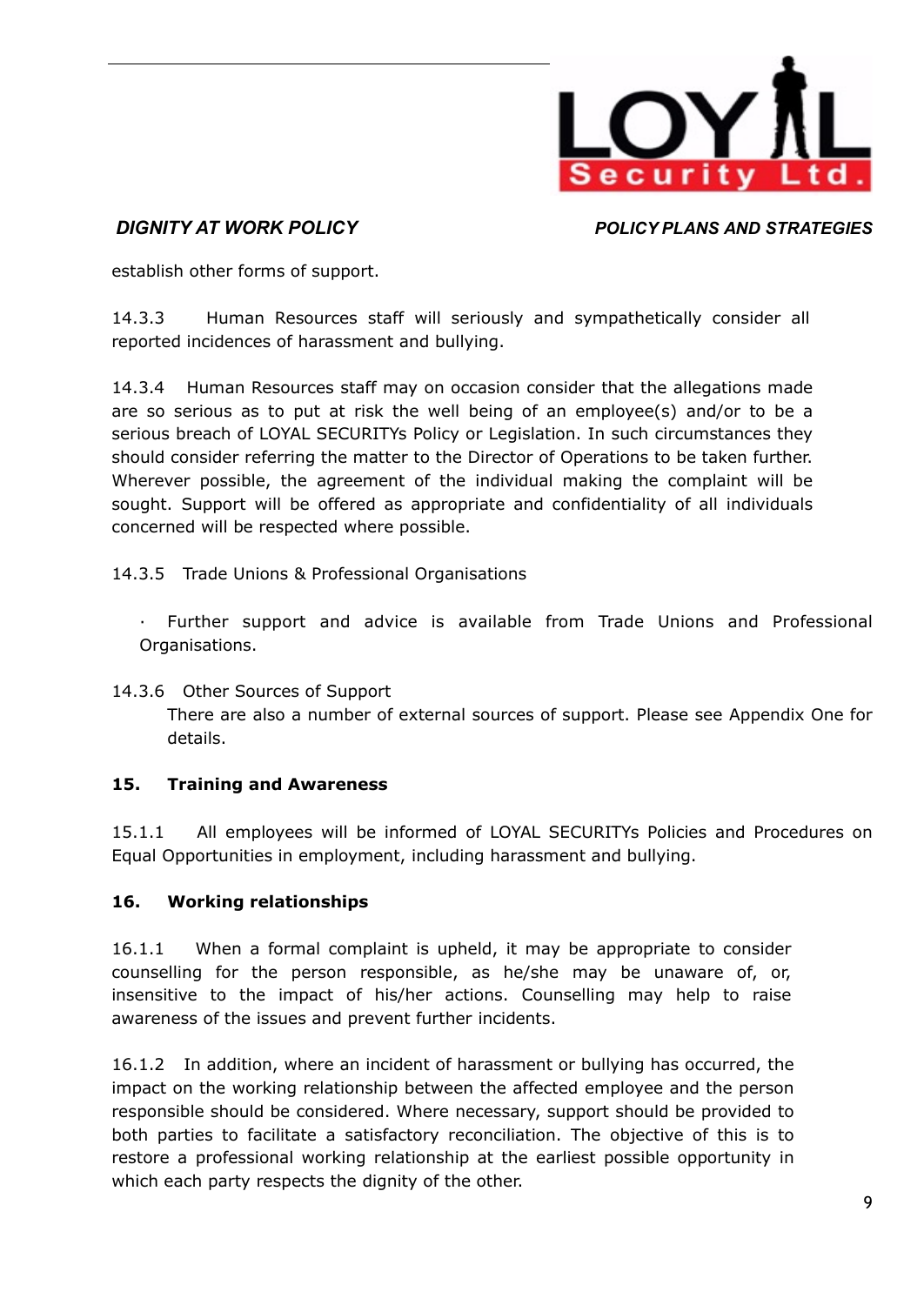

16.1.3 Where the working relationships between the parties involved are considered to be damaged, all reasonable steps to re-build the working relationship must be evaluated and taken. This may include team building, facilitation, counselling and setting standards.

16.1.4 Once LOYAL SECURITY have taken any appropriate formal action and any appropriate steps to rebuild the relationship, it is possible that the working relationship between the parties is still damaged. LOYAL SECURITY may consider it necessary to transfer one of the parties to alternative work within LOYAL SECURITY. However, it must be acknowledged that such action may not always be practical, desirable or feasible.

16.1.5 Before considering transferring either party, the relevant manager must seek advice from the Director and all reasonable alternatives must be evaluated and where practicable carried out.

## **17. Voluntary Transfer**

17.1.1 If the employee seeks a voluntary transfer, this should be facilitated depending on the availability of suitable vacancies.

## **18. Clients or other members of the public**

18.1.1 The Dignity at Work Policy for dealing with harassment and bullying applies not only to harassment and bullying by staff but also by service users and other members of the public.

18.1.2 Once an employee has made a complaint of harassment by a service user or other member of the public, it must not be ignored or treated lightly but treated sensitively and acted upon quickly.

18.1.3 In the case of harassment or bullying of staff by service users, LOYAL SECURITY need to consider whether the client's behaviour/actions may be due to their medication or illness or whether their illness is of such severity that they require services for their safety or the safety of others. In such cases alternative ways to deal with such incidents should be found, preferably involving the affected employee.

18.1.4 Following consideration of the above, where harassment or bullying of staff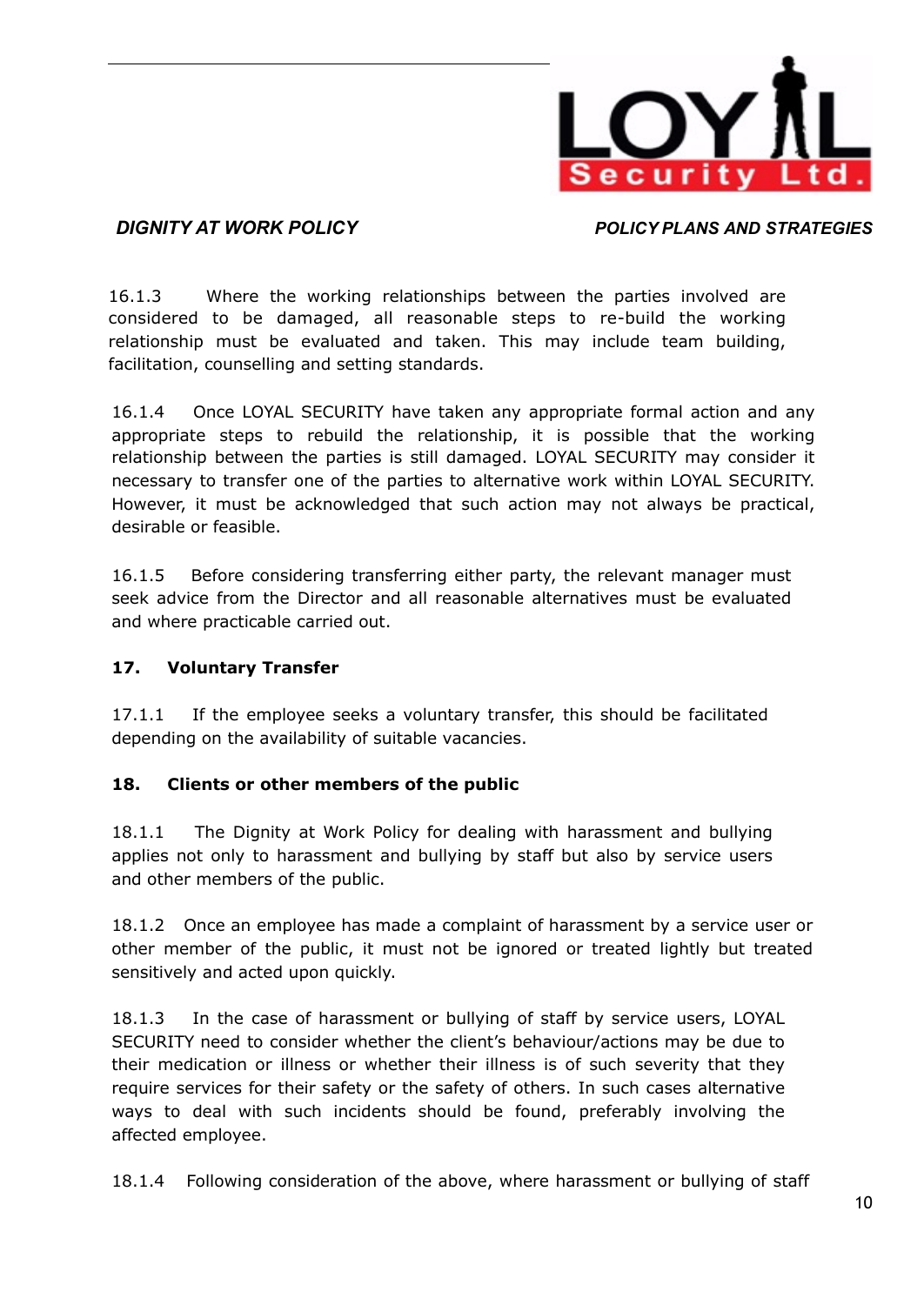

by service users or other members of the public, the relevant manager should contact them in writing, informing them that their comments or behaviour are unacceptable.

18.1.5 The manager should inform the service user that the services provided by the member of staff being harassed are the only services available. The service user should not feel that they are able to harass a staff member in the hope that a person from their same ethnic origin or gender will replace them. It should be made clear to the service user that if they refuse services on racial or gender grounds then they are effectively refusing services altogether.

18.1.6 Service Users objecting on any of the grounds identified in 4.2 of the Policy, should receive prompt written advice firmly rejecting their attempt to influence their choice of a member of staff on these grounds. Specific advice should be sought from LOYAL SECURITYs Risk Management department before pursuing such a course of action.

## **19. Monitoring**

19.1.1 The relevant manager must meet with the affected employee between 3-6 weeks after the conclusion of the case to ensure the conduct has ceased, the affected employee has been appropriately supported and there has been no victimisation.

19.1.2 LOYAL SECURITY will monitor and review the effectiveness of this Policy and Procedure. The number, type and outcomes of complaints will be analysed by gender, ethnicity, staff group and work area and will be reported to LOYAL SECURITY Board as part of the annual report

on Equal Opportunities. The purpose of the monitoring arrangements is to seek out the causes of harassment and bullying so as to remove them from the organisation.

NB. For data collection purposes, information will be retained by the Human Resources Department that is not identifiable with any individual employee.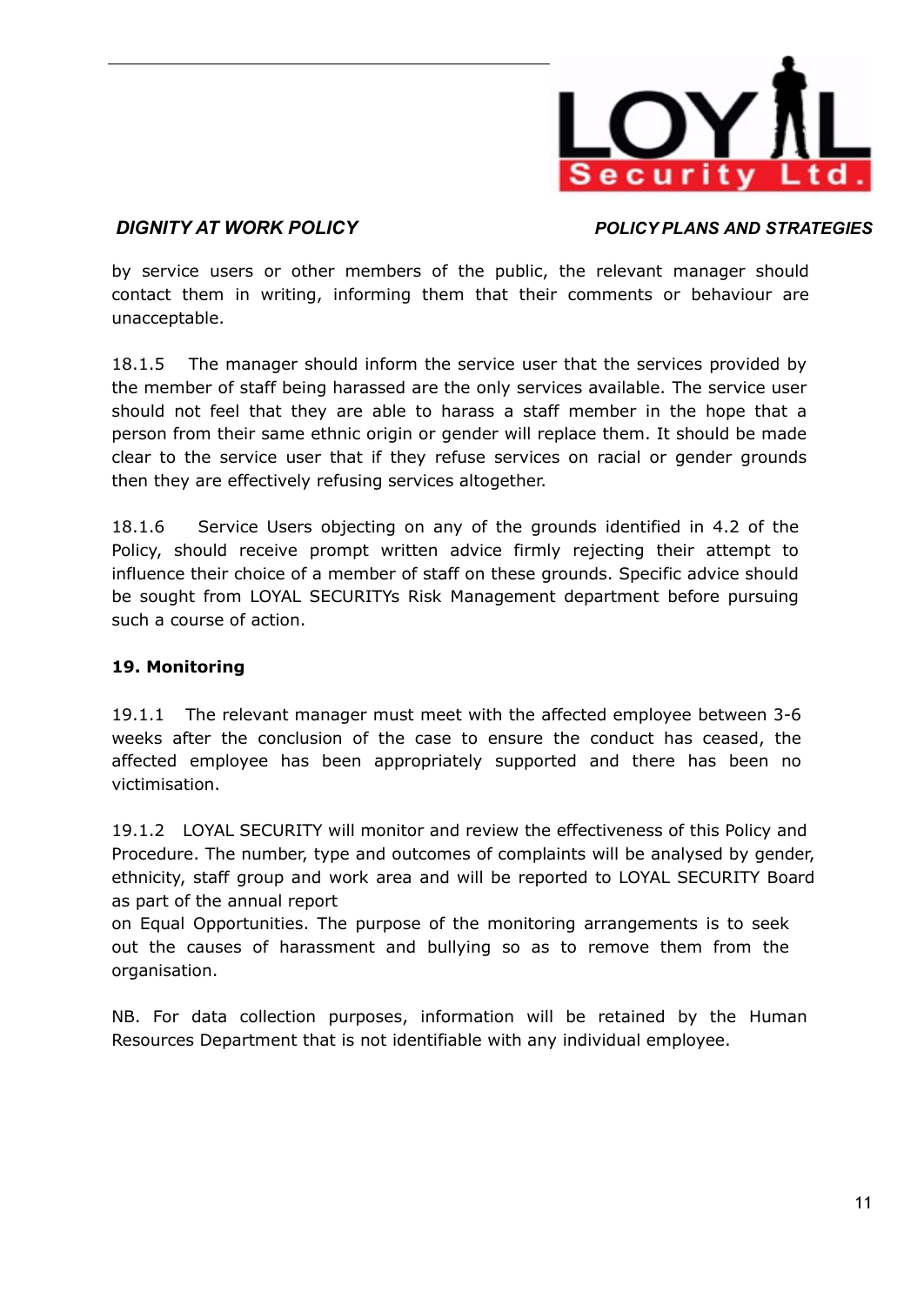

### **20. Further Advice**

**20.1.1** Advice and quidance on this policy and attached procedure are available from the Human Resources Department.

## **21. Dignity at Work Procedure**

## **21.1.1 For dealing with Harassment and Bullying**

### **21.1.2 General**

21.1.3 This Procedure is based on the principles and commitments detailed in LOYAL SECURITYs Policy on Dignity at Work.

21.1.4 LOYAL SECURITY regard harassment and bullying of staff as an act of aggression towards that individual. It is therefore viewed as a reportable incident and should be recorded on an Incident Report form. The senior manager for the service area should also be informed. The incident may also be a criminal offence and should be reported to the police for investigation if appropriate.

21.1.5 An affected employee is either someone who has been harassed or bullied or someone who has witnessed an incident of harassment/bullying. An alleged harasser/bully is an individual whose behaviour has been considered to be harassment or bullying.

21.1.6 An affected employee has a right to receive advice, support and counselling. Having taken advice, the options open to an affected employee are either through the informal or formal procedure (see Appendix Three for flowchart of process).

21.1.7 Throughout all stages of this procedure strict confidentiality must be maintained in respect of both the affected employee and the alleged harasser/bully.

## **22. Informal Procedure**

22.1.1 An employee who is the subject of harassment/bullying should consider an informal approach in the first instance, such as informing the perceived harasser/bully that their remarks, actions or behaviour are unacceptable, causing them concern and must stop immediately.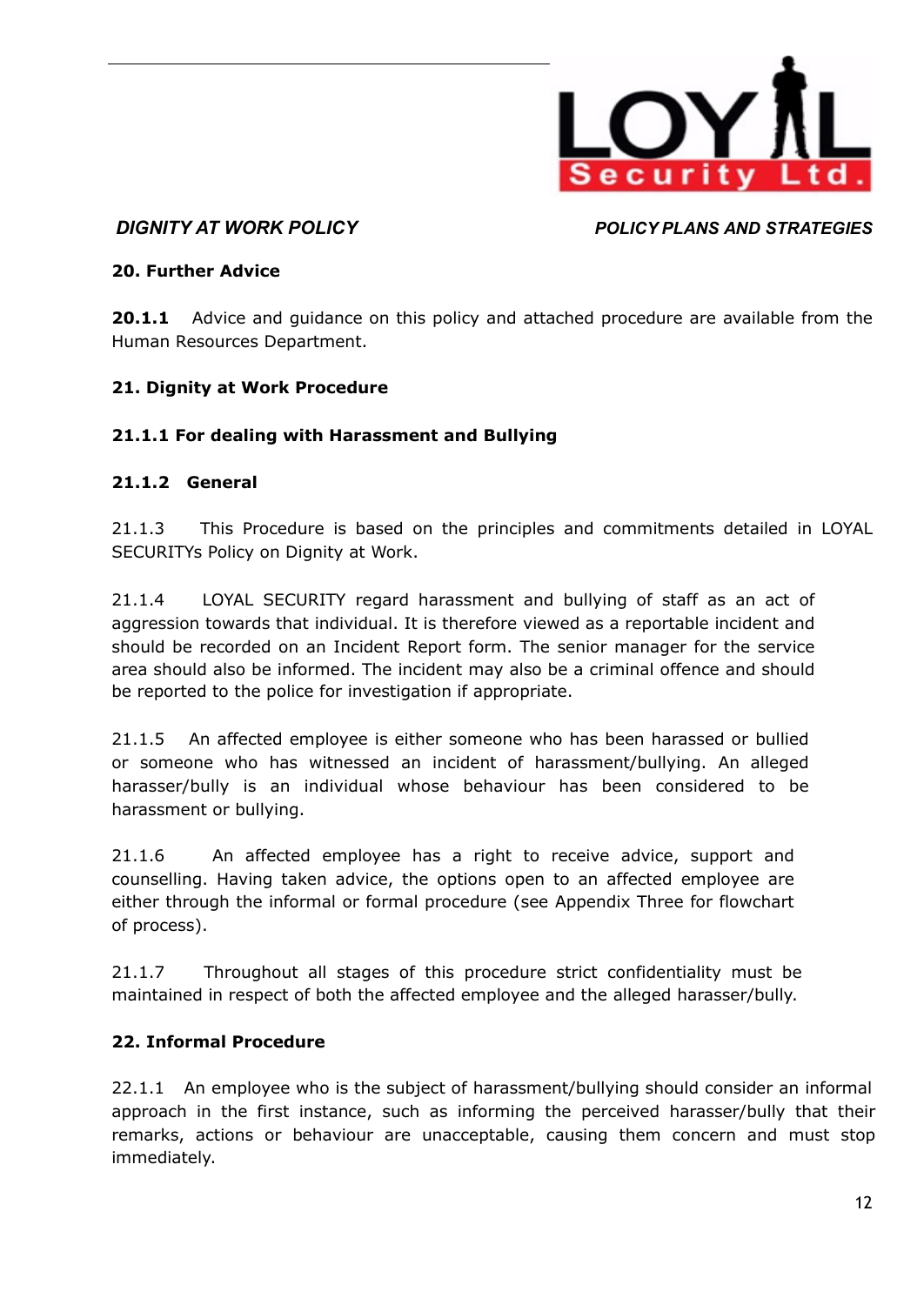

22.1.2 This informal approach may be appropriate where it is suspected that no malice is intended and that the person may not be aware of the offensive nature of his/her behaviour, and may be in person or by letter.

## 22.1.3 In Person:

Employees who feel comfortable to make this approach themselves may wish to be accompanied by a trade union representative or another colleague for support. A discreet and informal conversation should be held with the perceived offender to inform him/her:

- · That he/she has caused offence and/or distress;
- · Of the specific behaviour that has caused offence and/or distress and how;
- · How the behaviour constitutes harassment, bullying and/or victimisation, and is therefore inappropriate; and
- That the aim of the conversation is to resolve the matter now.

22.1.3.1 It is important to listen to the point of view of the perceived offender and to be supportive, whilst confirming that any behaviour that constitutes harassment, bullying or victimisation is inappropriate and cannot continue.

## 22.1.4 By Letter:

The letter should be addressed to the perceived offender as PRIVATE and should outline:

- · That he/she has caused offence and/or distress;
- · Of the specific behaviour that has caused offence and/or distress and how;
- · How the behaviour constitutes harassment, bullying and/or victimisation and is therefore inappropriate; and
- · That the aim of writing to him/her is to resolve the matter now

22.1.4.1. It should go on to request an agreement that the behaviour will stop, which can be made via letter or through an informal discussion

22.1.4.2 A response from the perceived offender (orally or in writing) is required within 5 working days.

22.1.5 A representative, (eg. union representative, colleague or line manager) may make this informal approach on behalf of the employee(s) if they do not feel sufficiently confident or able to approach the harasser/bully themselves. In this event the "representative" should discuss the alleged incident with the alleged harasser/bully giving him/her an opportunity to respond to the allegation.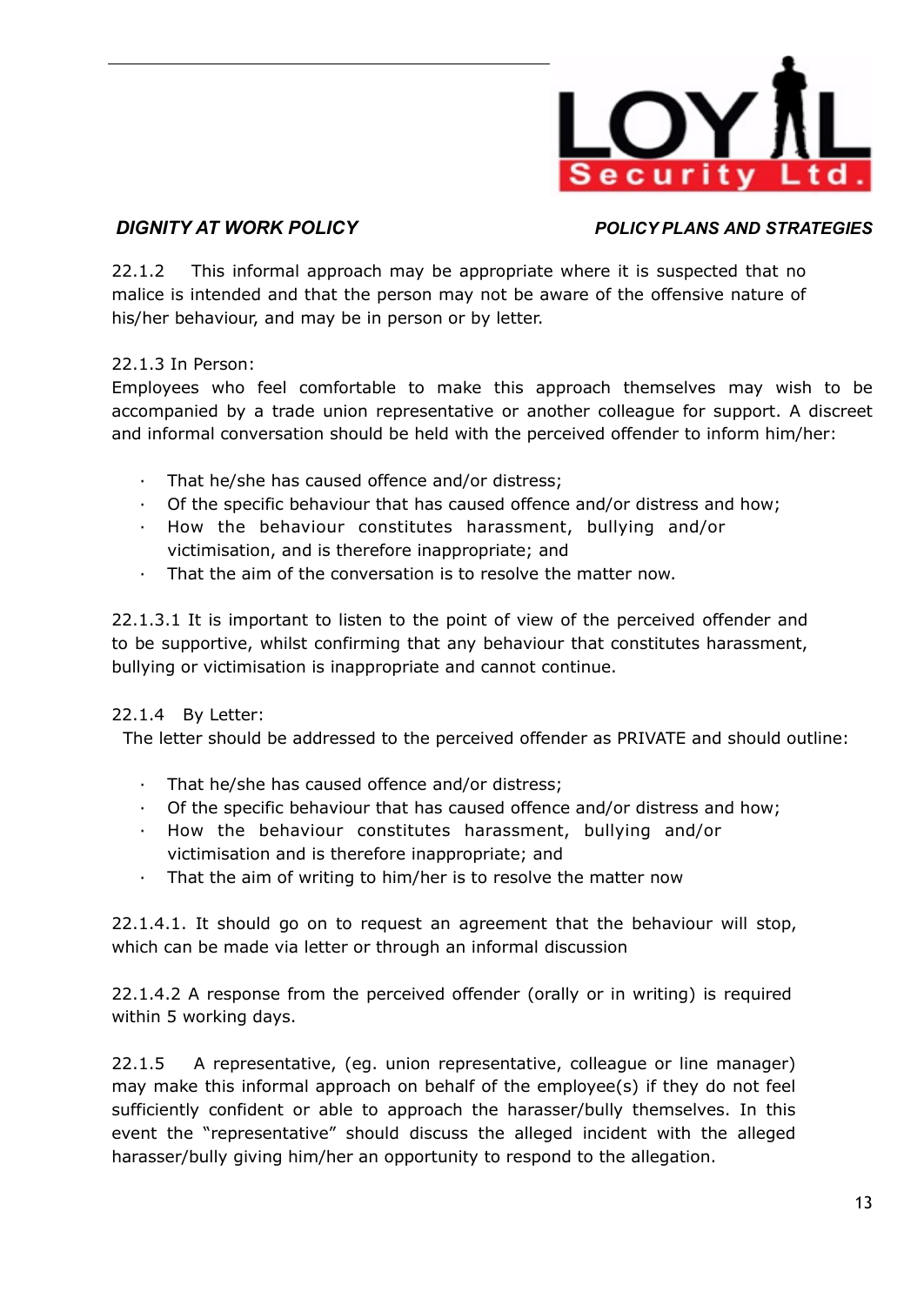

22.1.6 It may be appropriate for the alleged harasser/bully's line manager to take steps to help him/her to understand the effect of his/her behaviour on the recipient. This could involve offering advice, direction, counseling or other support.

22.1.7 Where the harassment/bullying is by the employee's immediate manager, the complainant has the right to request an alternative manager or a member of the Human Resources Department in the first instance.

22.1.8 It is advisable for the affected employee to write down what has happened for his/her own record with full details of the incident(s), any witnesses, action taken and response. It is advisable to keep a record of any information meetings, conversations and agreements reached.

22.1.9 Any employee who witnesses an incident of harassment/bullying should report it to their supervisor or manager and should support any colleagues suffering harassment/bullying. This should include, where appropriate, challenging the harasser/bully at the time of the incident, offering support in some other way and cooperating with the investigation.

22.1.10 An employee may seek advice or mediation from Human Resources, Trade Union Representative, Counselor, Work Colleague, or external agencies (see Appendix One).

22.1.11 Managers should take immediate action to stop the harassment/bullying as soon as it is identified. The matter should be discussed sensitively with the staff member who has been harassed and agreement reached on the course of action to be taken. Managers must be sensitive to the situation where an employee may prefer to discuss their concerns with someone of the same gender/race and be prepared to offer an alternative as appropriate. In many cases, by pointing out to the harasser that the behaviour is unacceptable, managers should be able to put a stop to the problem without the need for further action.

22.1.12 One solution, thought by some to be the "simplest", might be to replace the member of staff who has suffered harassment. This is not an acceptable or appropriate course of action, unless the member of staff who has been harassed, requests it. It must be recognised that, as well as the affected employee suffering further detriment by being replaced, such action would also be an effective victory for the alleged harasser. LOYAL SECURITY could also be guilty of discrimination and hence liable to prosecution.

22.1.13 If the perceived offender acknowledges that he/she has behaved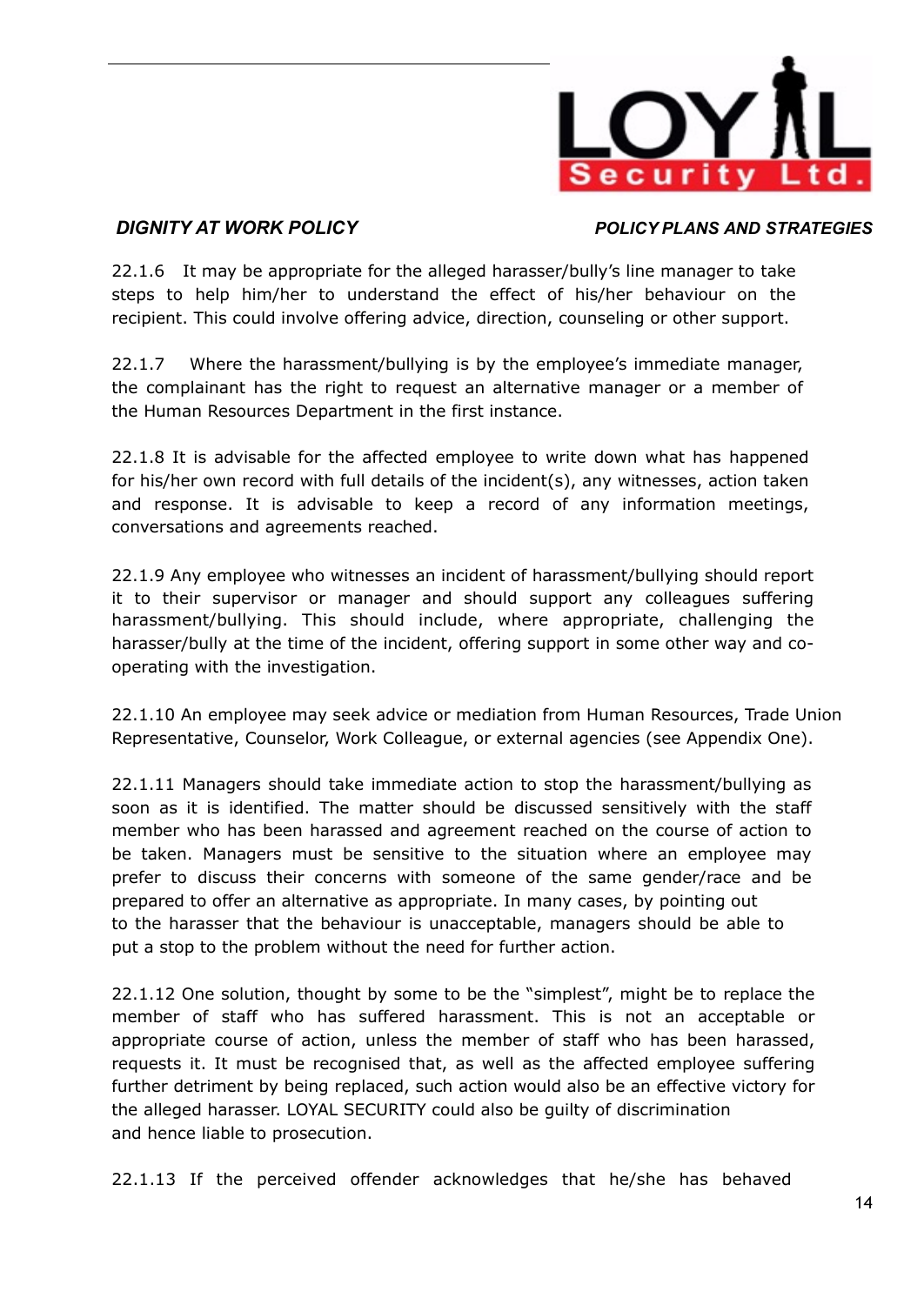

inappropriately then agreement should be gained at the meeting or by letter that the behaviour will not happen again. Employees may wish to document this agreement and have it signed by both parties to support them if the complaint proceeds to Formal stage.

## **23. Formal Procedure**

## 23.1 **Introduction**

- 23.1.1 Consideration should be given to pursuing the matter formally if:
	- · Harassment/bullying persists after the informal approaches by the individual and/or the individual's manager, **or**
	- · There has been a previous incident(s) of harassment or bullying involving the same individual (s), **or**
	- The alleged harasser/bully's manager considers the alleged act is serious enough to warrant formal proceedings.
- 23.1.2 When taking formal action, the following will need to be considered:
	- · The degree to which the incident undermines the affected employee's personal dignity and the working climate.
	- · Any record of previous incidents, their nature and degree of severity.
	- · The effectiveness of the formal action in preventing repetition of the behaviour.

23.1.3 The affected employee may pursue the matter formally by making a verbal or written statement to any of the following people:

- · His/her own line manager
- · The alleged harasser/bully's line manager, especially if the alleged harasser/bully is the affected employee's own line manager
- · A senior member of the Human Resources Department

23.1.3.1.1 An example of the form, which may be used by the affected employee to ensure all of the basic points have been recorded, is shown in Appendix Three. This may be done in liaison with a Trade Union representative or work colleague.

23.1.3.1.2 Any such complaint will be dealt with through the Formal Procedure outlined in the following sections.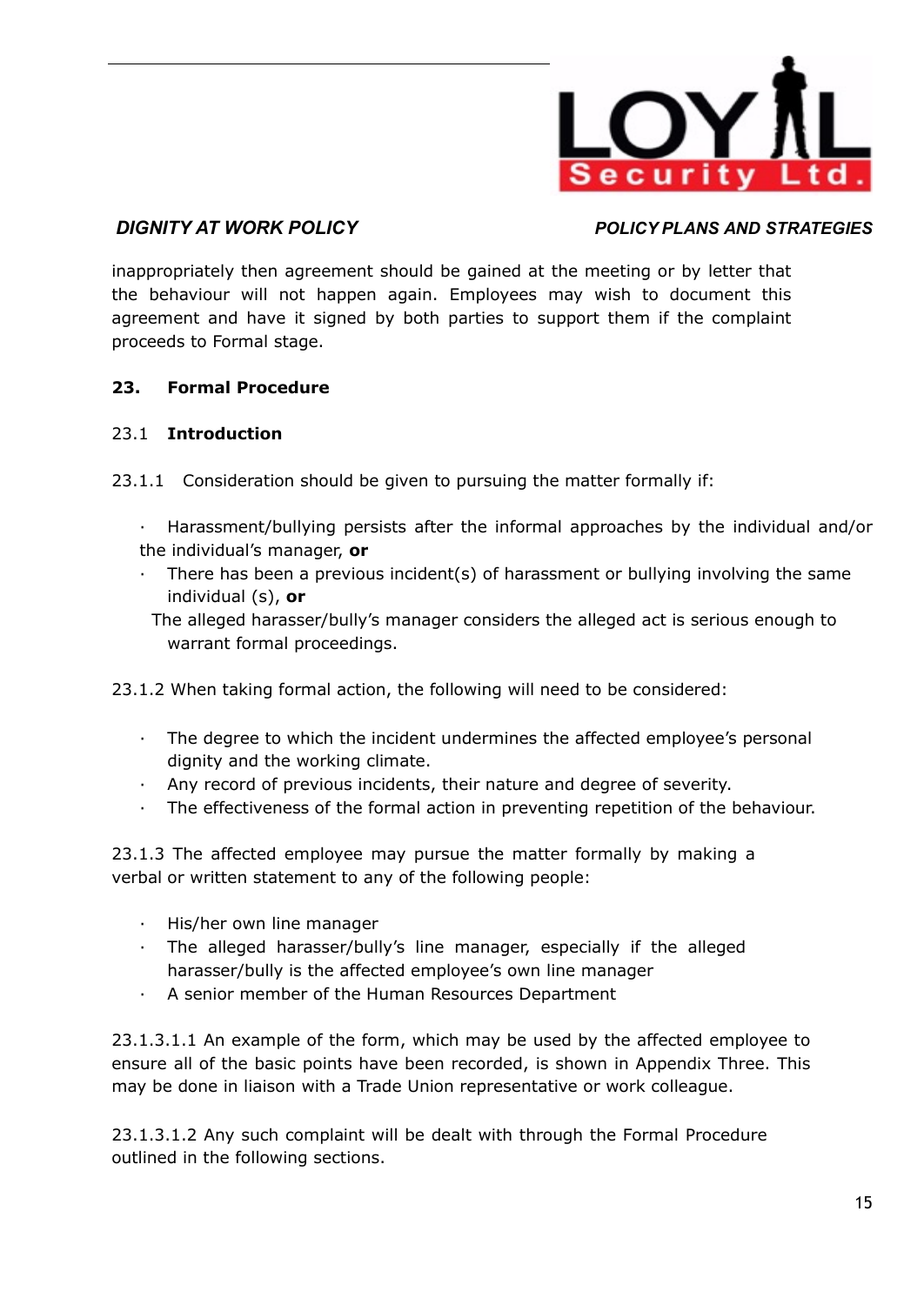

23.1.3.1.3 Confidentiality:

Clearly, LOYAL SECURITY have a duty of confidentiality to all employees. This therefore prevents the manager from being able to provide any detail about specific outcomes of any case, with regard to action, if any, against the alleged harasser/ bully. However, where necessary, sufficient notification will be given to reassure the affected employee that appropriate action has been taken.

# **24. Formal Investigation**

General Principles

24.1.1 The Investigating Officer, assisted by Human Resources if needed, will fully and formally investigate all formal allegations, regardless of whom they are made against.

24.1.2 If the harasser/bully is the manager of the claimant, a manager from a different department/service area may carry this out, if recommended by Human Resources.

24.1.3 A formal investigation will normally take place where the seriousness of the incident requires the formal procedure to be taken, the informal procedure has been unsuccessful or the complainant prefers the formal route to resolve the incident.

24.1.4 LOYAL SECURITY will reserve the right to pursue the issue formally in the interests of its employees and to honour its legal duties under Discrimination, Harassment and Health and Safety legislation, even though the affected employee may not wish to pursue the matter formally themselves or withdraws his/her complaint.

24.1.5 During the investigation, if the Investigating Officer believes that the alleged incident may constitute an act of gross misconduct, the alleged harasser/bully must be suspended with immediate effect, on full pay. This should be carried out in accordance with guidelines for suspension within LOYAL SECURITYs Disciplinary Procedure, and with advice from Human Resources.

24.1.6 Where it is considered the alleged incident may amount to a criminal offence, the police will be contacted.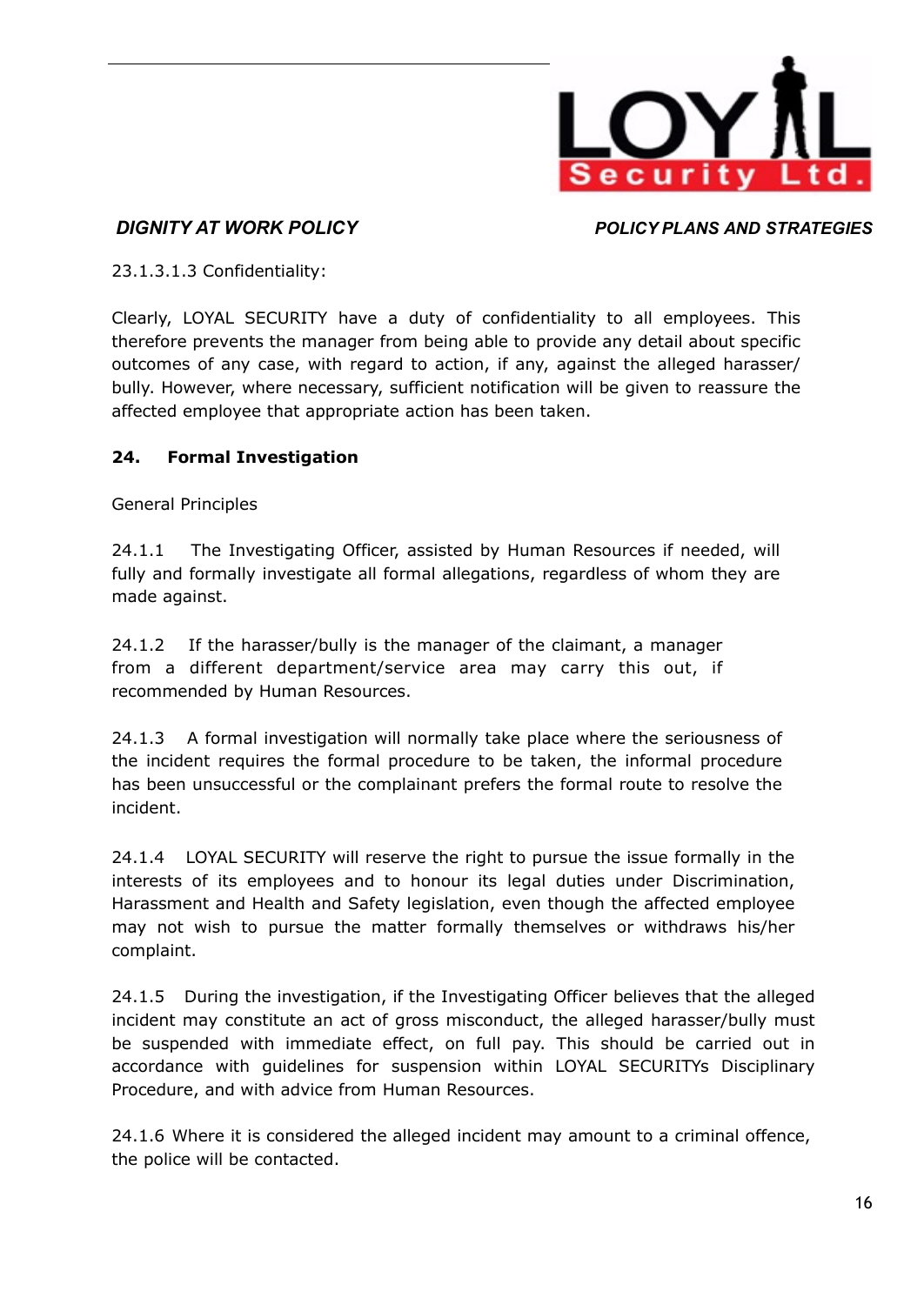

### 24.1.7 Process for Investigation

The line manager or other recipient of the formal allegation should seek advice from the Human Resources Department.

24.1.8 The Investigating Officer should collect statements and interview separately the affected employee and any witnesses. The affected employee may be accompanied by a Trade Union representative or work colleague at such an interview.

24.1.9 The alleged harasser/bully has the right to be informed in writing of the complaint made against them. The Investigating Officer should also request a statement from the alleged harasser/bully and interview him/her to seek a response about the allegations. The alleged harasser/bully may be accompanied at such an interview by a Trade Union representative or work colleague.

24.1.10 The investigation into the incident should be completed within two weeks. If this is not possible both parties should be advised of the delay and given an indication of the likely duration.

24.1.11 Both parties will be notified in writing once the investigation has been concluded and, where appropriate, be informed of the next stage in the process. Confidentiality must, however, be maintained.

24.1.12 Special Leave or Temporary Transfer during an Investigation

24.1.12.1 There may be circumstances in which it is believed the relationship between the parties involved has deteriorated to the extent that it could be detrimental to service provision and/or work colleagues.

24.1.12.2 In such circumstances it may be necessary to place either party temporarily on "special leave", away from their working environment, on full pay. Alternatively, either party may be temporarily transferred to another work area on his/her usual terms and conditions. Special leave or temporary transfers are precautionary measures, taken without prejudice to the outcome of the investigation. Such measures must be implemented with great caution and must be discussed with the Human Resources Department prior to any action being taken.

24.1.12.3 When implemented, special leave or temporary transfer would not usually be expected to last longer than two weeks. This period may be extended in exceptional circumstances at the discretion of the Investigating Officers and in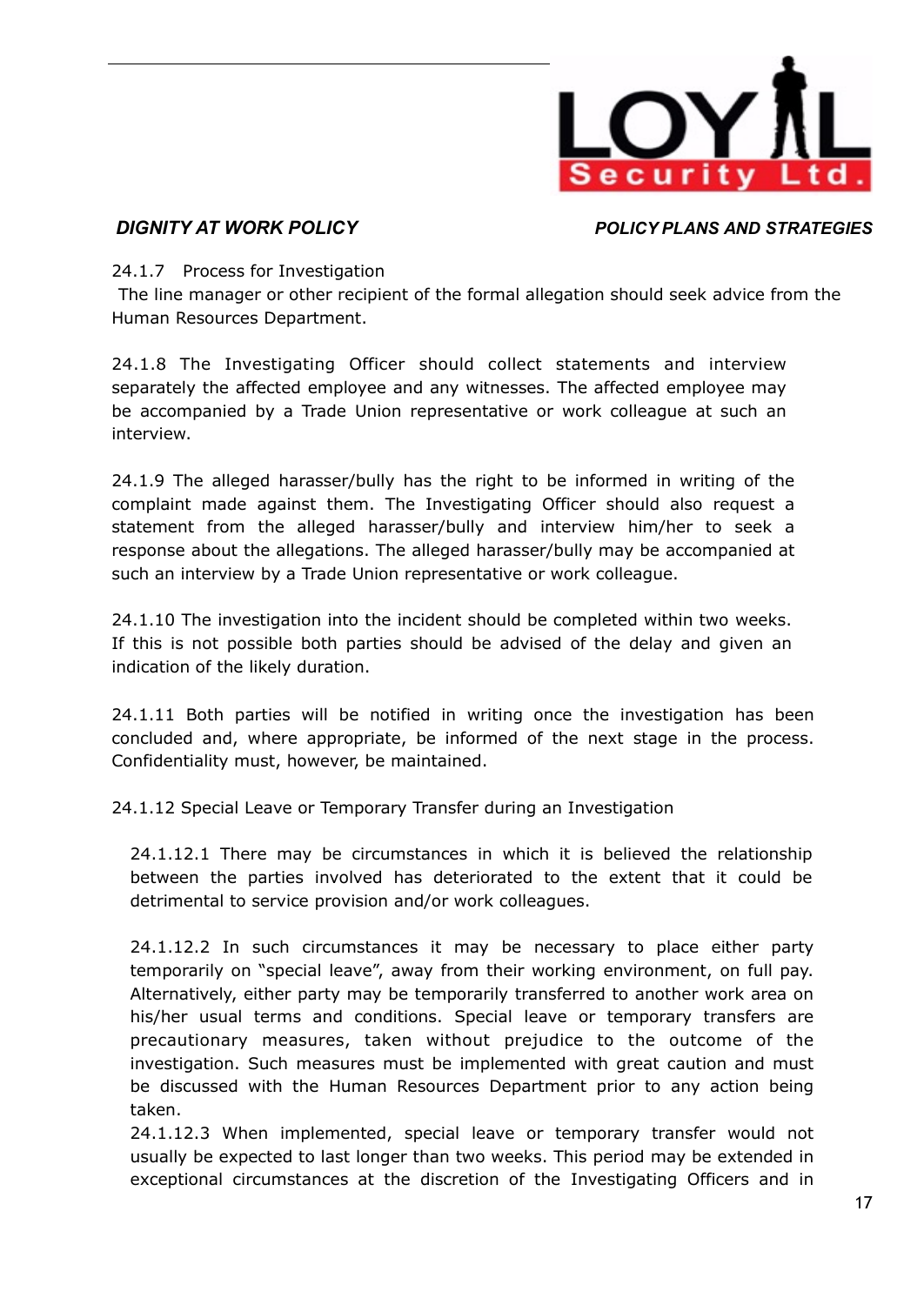

consultation with the relevant manager(s).

# **25. Action following an investigation**

25.1.1 There is a range of possible outcomes after an investigation has been conducted into a formal allegation of harassment or bullying. The action taken will depend on the seriousness of any incidents under consideration, the impact on the affected employee and any other relevant factors that are considered.

25.1.2 Disciplinary action is considered appropriate

25.1.3 If disciplinary action is considered appropriate, it should be dealt with under LOYAL SECURITYs Disciplinary Procedure.

25.1.4 The alleged harasser/bully has the right to appeal against warnings, other formal disciplinary action and dismissal.

25.1.5 No Disciplinary Action is considered Appropriate

25.1.6 The outcome may be that no disciplinary action is taken, for example in cases where the

Investigating Officers consider that:

- · There was no incident of harassment or bullying warranting formal disciplinary action, **or**
- · Insufficient information is available to determine whether such an incident has occurred, **or**
- An incident(s) arose out of the capability of either party or a genuine misunderstanding between the parties and is not considered to be harassment or bullying, **or**
- It is sufficient to formulate an action plan to address behavioural issues.

25.1.7 In such cases, other issues may have been raised including a capability issue, a training need or an organisational issue.

25.1.8 Consideration must be given to restoring the working relationship between the parties involved.

25.1.9 If a complaint is not upheld, be it at the investigatory stage or after the Disciplinary Hearing, either party may request a voluntary transfer.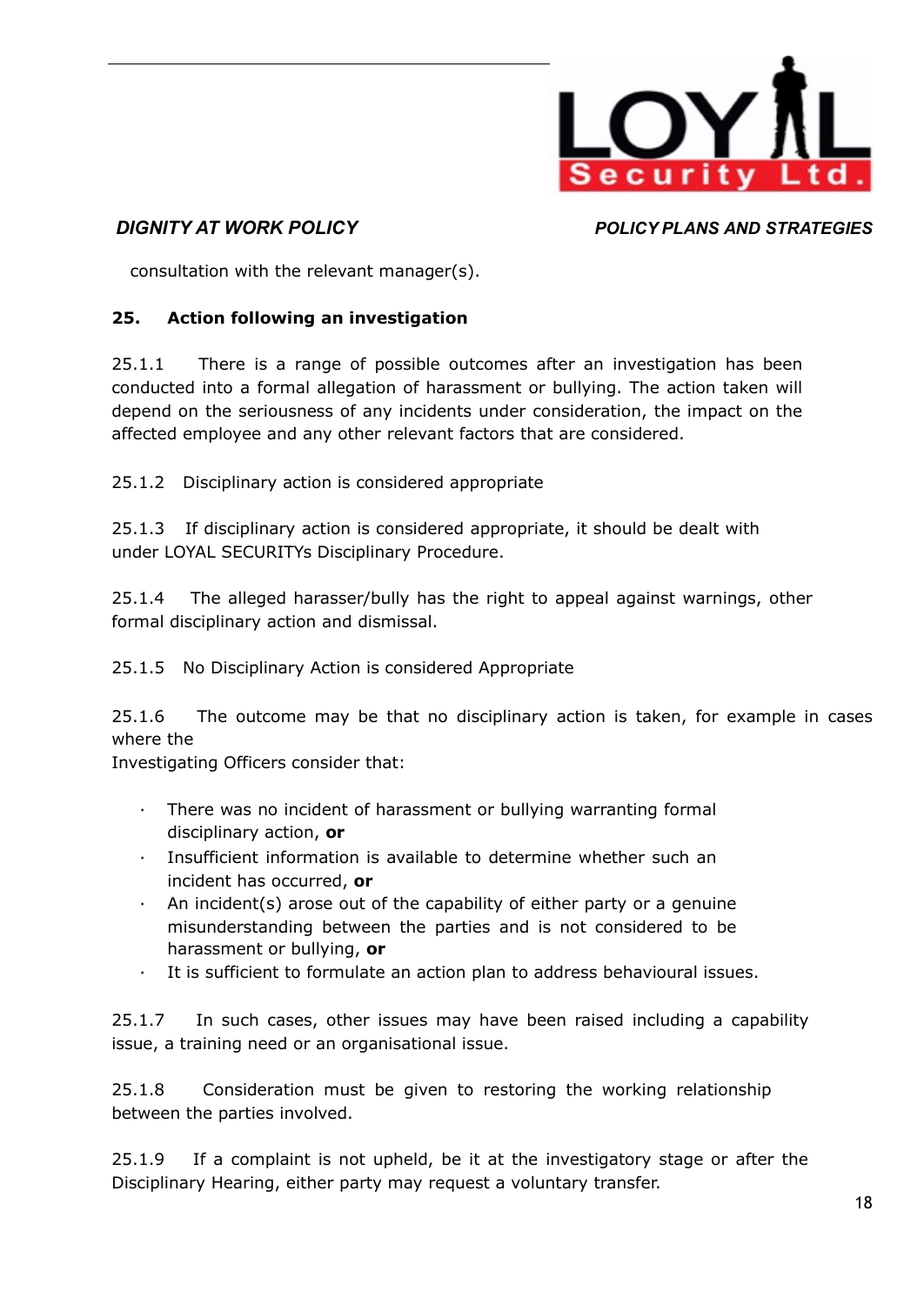

25.1.10 When a complaint turns out not to be made in good faith, the manager should decide whether the Disciplinary Procedure be invoked for the complainant.

25.1.11 Notification of End of Procedure - After the conclusion of the investigation and, where appropriate, the hearing, the affected employee will be advised that LOYAL SECURITYs management have taken appropriate action. Clearly, all confidential details of any such action must not be divulged.

## 25.1.12 Rights of the alleged harasser/bully

The alleged harasser/bully has the right to appeal or make a complaint against any individual or part of the process of an investigation, through LOYAL SECURITYs Grievance Procedure.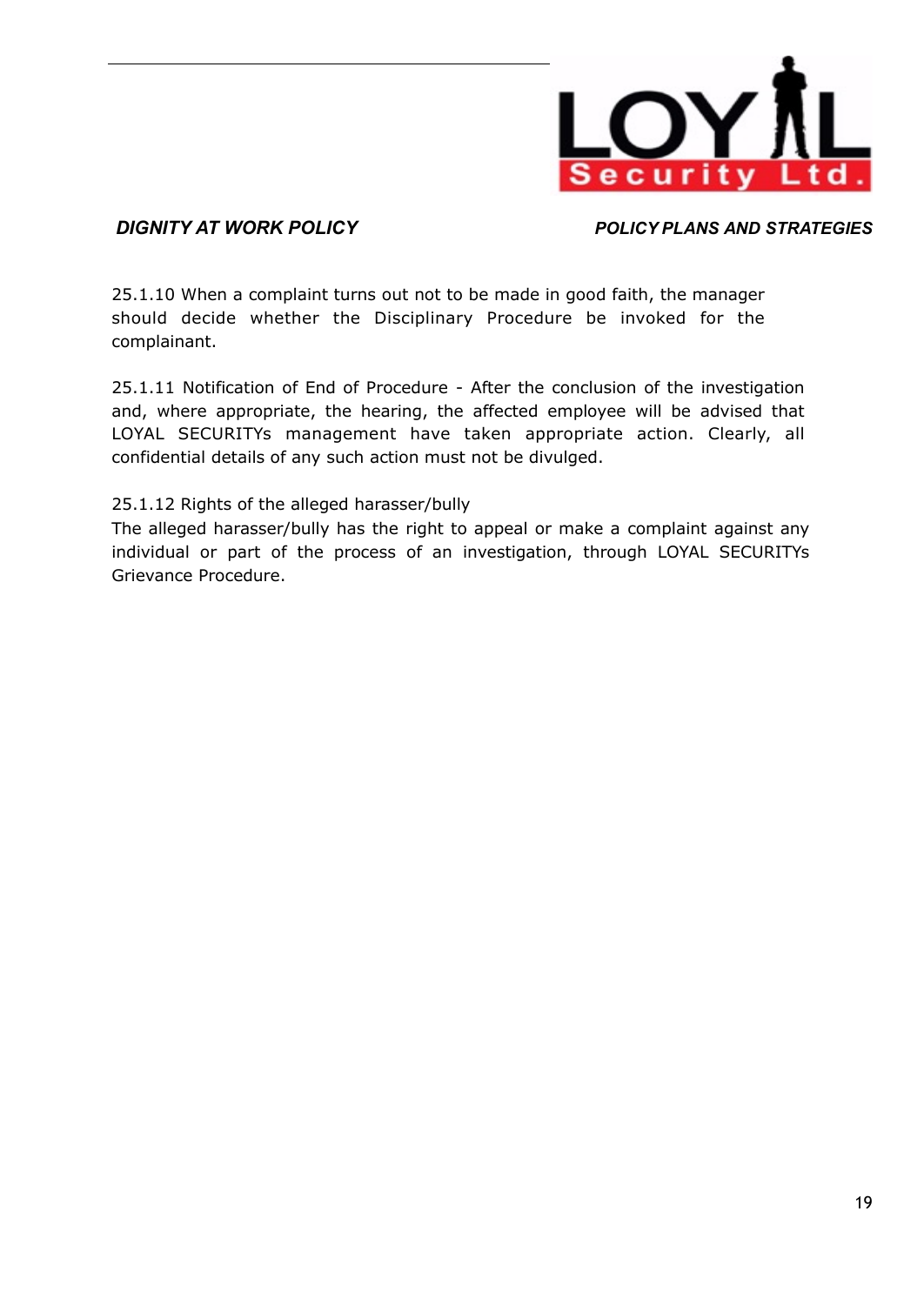

### **Appendix One**

### **OTHER SOURCES OF SUPPORT**

### **1. Race – Related Issues**

Commission for Racial Equality (CRE) They can be contacted at: St Dunstan's House 201-211 Borough High Street London SE1 1GZ Tel: 020 7939 0000 Web [www.cre.gov.uk](http://www.cre.gov.uk)

## **2. Disability – Related**

**Issues** Disability Rights Commission They can be contacted at: Freepost MID 02164 Stratford upon Avon CV37 9BR Tel: 08457 622633 Web [www.direct.gov.uk](http://www.direct.gov.uk)

### **3. Gender – Related Issues**

Equal Opportunities Commission (EOC) They can be contacted at: Arndale House Arndale Centre Manchester M4 3EQ Tel: 0845 601 5901 Web [www.eoc.org.uk](http://www.eoc.org.uk/)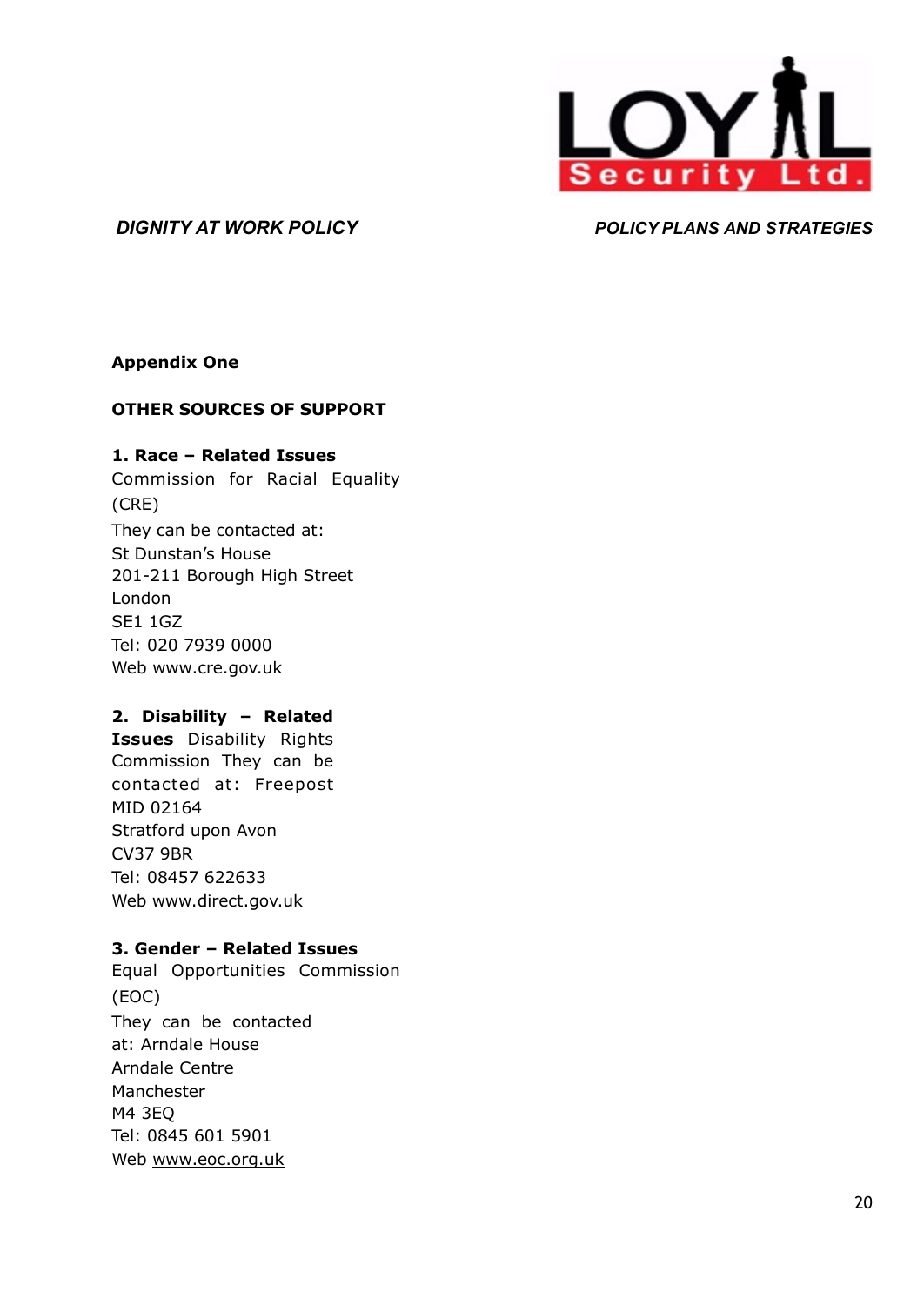

## **Appendix Two H A R A S S M E N T / B ULL Y I N G RECORD FORM CONFIDENTIAL**

It is recommended that an affected employee who wishes to initiate a formal allegation of harassment or bullying at work use this form.

Help can also be given to you to complete this form by asking your Trade Union representative or a senior member of the Human Resources Department. When complete it should be given in confidence to either your own line manager or the alleged harasser/bully's line manager, (especially if the alleged harasser /bully is your own line manager) or a senior member of the Human Resources Department.

When the form is received it will be handled in strict confidence in accordance with the formal procedure outlined in the Dignity at Work Policy.

| (please print clearly)                                                                             |
|----------------------------------------------------------------------------------------------------|
| Trade Union Representative (where appropriate-please include contact Dept and<br>Tel No. if known) |
| Details of incident (s) (dates, times etc. where appropriate)                                      |
|                                                                                                    |
|                                                                                                    |
|                                                                                                    |
|                                                                                                    |
| <br>Additional information that you may wish to record about your                                  |